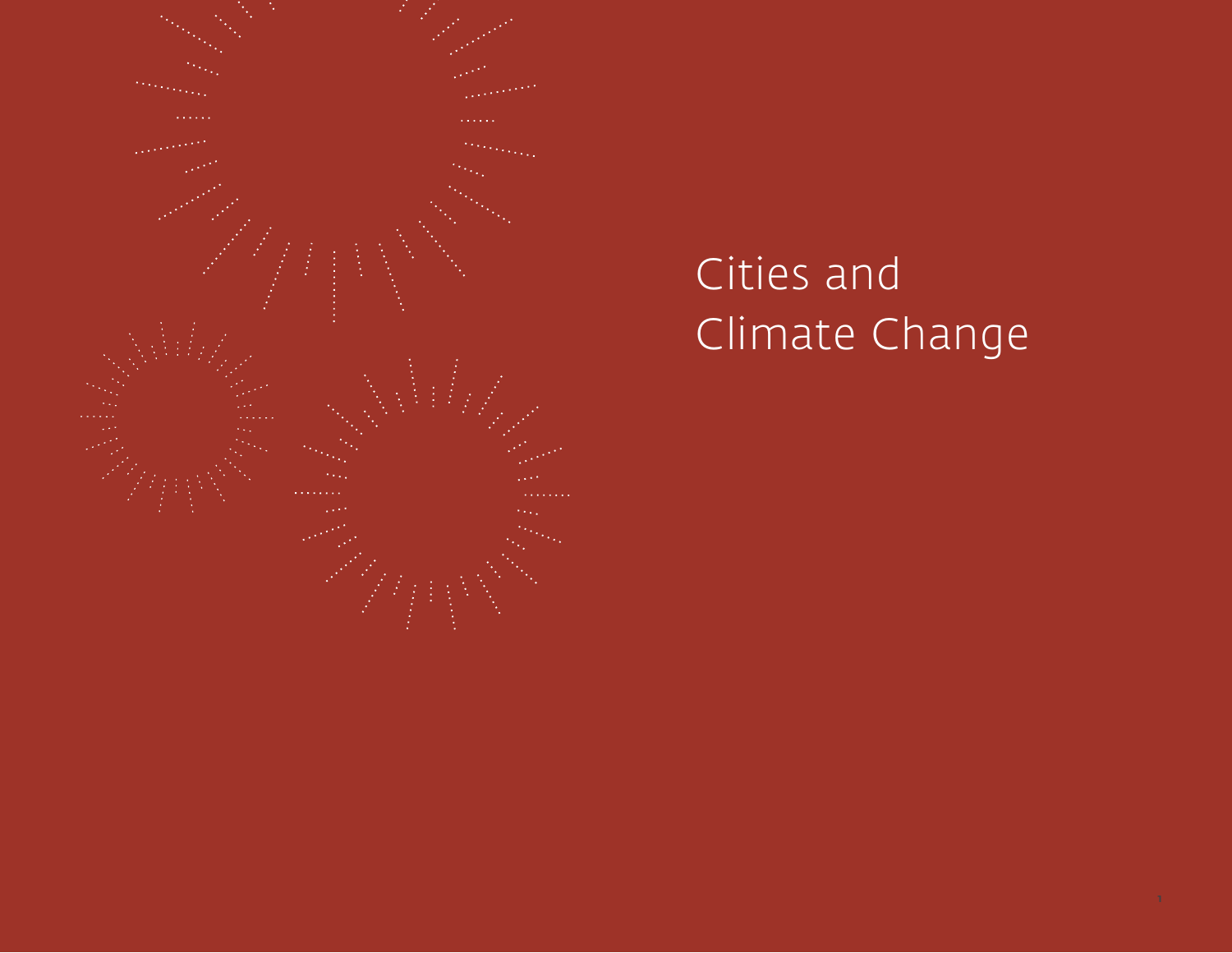## Cities and Climate Change



### Cities are at the Forefront of Climate Impact

We are living in the century of cities. Today, more than half the global population lives in urban areas. And this is expected to increase to 70 percent (6.7 billion people) by 2050. Cities are also the engine of the global economy, contributing over 80 percent of global gross domestic product (GDP).<sup>1</sup> They are centers of innovation and prosperity, but they will also bear the brunt of today's challenges such as climate change, inadequate infrastructure, population growth, and social and economic inequity.

**Cities are hotspots for climate change.** They consume over twothirds of the world's energy and account for more than 70 percent of global carbon emissions. And with 90 percent of the world's urban areas situated on coastlines, cities face the risk of devastating climate change impacts such as rising sea levels and powerful coastal storms.2 Urban heat islands—areas that are much warmer than surrounding areas because of human activity—often amplify heatwaves in cities. Cities' efforts to address climate change are pivotal to efforts to limit global warming to 1.5 degrees Celsius (°C), according to the Inter-Governmental Panel on Climate Change.

**Limiting global warming to 1.5°C will require rapid and far-reaching transitions in energy, land, urban and infrastructure (including transport and buildings), and industrial systems.** The changes needed are unprecedented in terms of scale and require large emissions reductions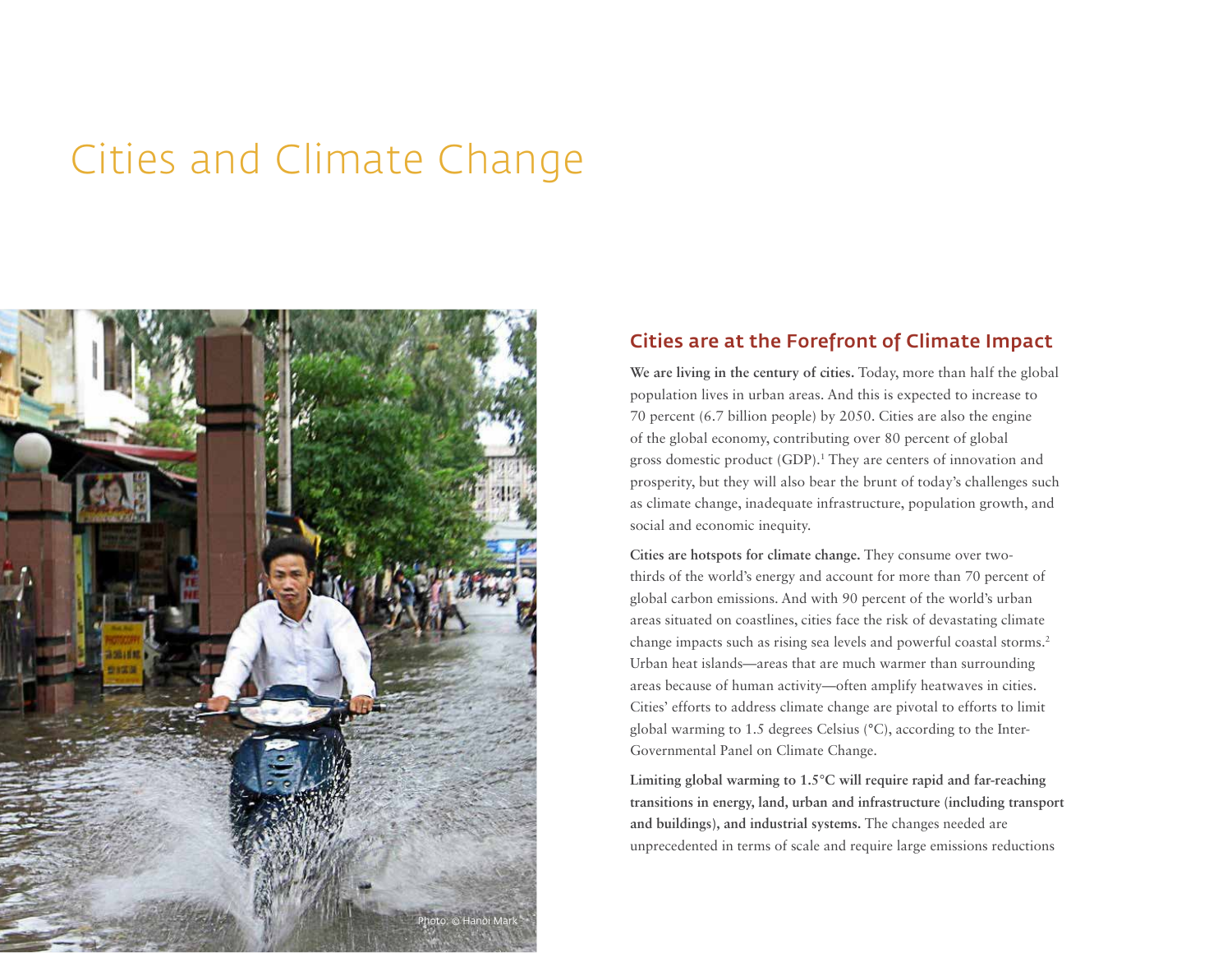in all sectors, a wide portfolio of mitigation options, and a significant increase in investment. Cities also have a range of adaptation options they can use to reduce the risks of sea level rise (such as coastal defense and hardening) and the risks to health, livelihoods, food, water, and economic growth in urban areas (such as green infrastructure, sustainable land use and planning, and sustainable water management).<sup>3</sup>

**Consequently, the decisions made by city governments can have a direct and immediate impact on large numbers of people, perhaps even more so than policies made at a national or international scale.** To meet the urgent challenges faced by their residents on a daily basis, cities are defining their own development trajectories, and the paths they take will have dramatic consequences. Because of cities' density and economies of scale, urban mitigation efforts can have a disproportionate effect, with significant cost reductions and co-benefits<sup>4</sup> when carbon is reduced. Their decisions on what to prioritize politically, on what to build, and how to build it will reverberate globally, with significant implications for millions of people and for the planet as a whole. $5$ 

**This is particularly relevant to emerging markets, as urban population growth is expected to be concentrated in just a handful of countries.**  Together, India, China, and Nigeria will account for 35 percent of the world's projected urban population growth to 2050. By 2030, the world is projected to have 43 megacities, each with more than 10 million inhabitants, and most of them in developing regions. However, the fastest-growing cities are those with fewer than 1 million inhabitants, many of them in Asia and Africa.<sup>6</sup> These swelling urban populations will place additional demands on resources and services, particularly in poorer nations with large and growing informal settlements that lack basic services and are increasingly at risk of climate disasters. The world's informal settlement population is expected to triple to 3 billion by 2050.7

**Globally, about 60 percent of the area expected to be urban by 2030 remains to be built.** Urban policy decisions made by 2020 could account for up to a third of the remaining global carbon budget that is not already "locked in" by past decisions.8 As cities, particularly in developing countries, grapple with meeting the needs of their growing populations and tackling challenges such as housing, air pollution,

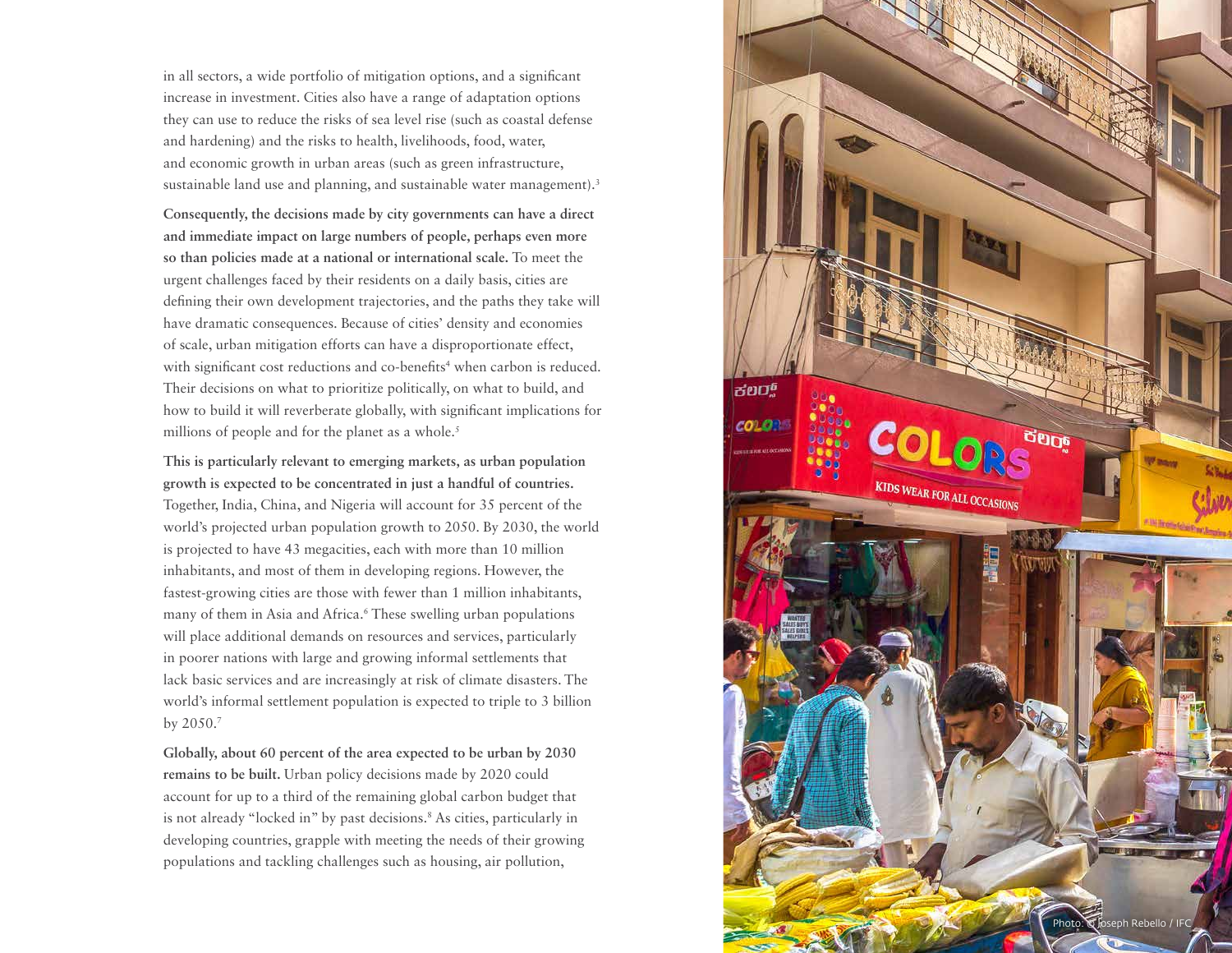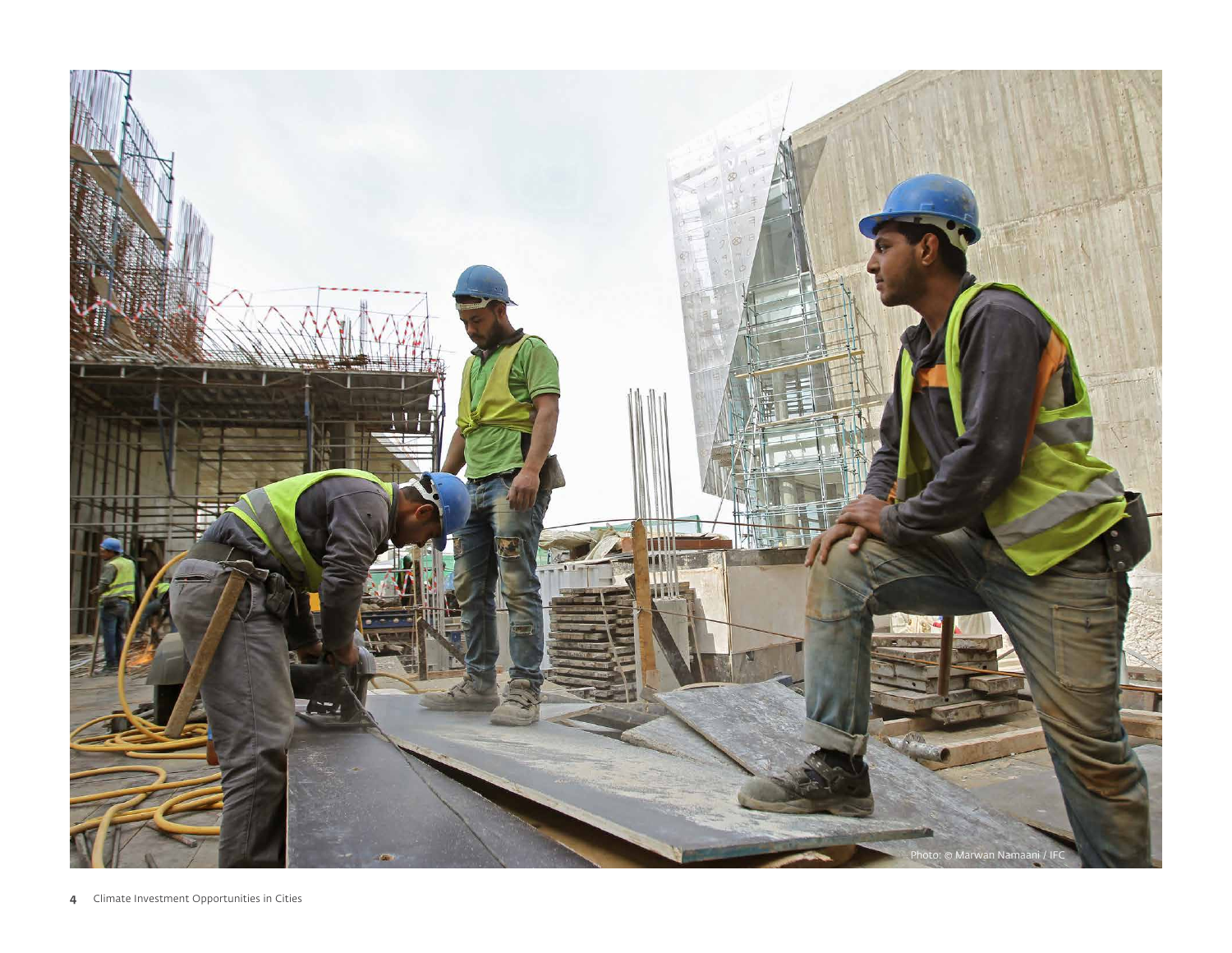congestion, and energy access, they have the opportunity to leapfrog historical approaches to urbanization by putting their scarce resources into clean transport, zero-carbon buildings, and training people to deliver green infrastructure. Ensuring an integrated approach to urban planning and investing in climate-smart city projects will be essential. Cities that don't change will not be viable in years to come.

## Surging Climate Commitments by Cities

**Recognizing the opportunity to address both development priorities and the climate challenge, 440 mayors and subnational leaders pledged to deliver up to 3.7 gigatons of urban greenhouse-gas emissions reductions annually by 2030,** in the margins of COP 21 in Paris in 2015. As part of their commitments under the historic Paris Agreement, 113 national governments<sup>9</sup> also signaled their ambitions to grow low-carbon, resilient cities by targeting improved solid waste management, efficient street lighting, and sustainable urban planning, among other investments, through their Nationally Determined Contributions (NDCs).

**Since then, there has been a groundswell in city commitments to climate action.** According to the United Nations (UN) Global Climate Action Tracker, almost 9,400 cities have committed to over 20,000 individual and cooperative actions, including with the private sector, to address climate change across a range of sectors.10 These cities of differing sizes, structures, geographies, and priorities are committing to climate-smart plans, partnerships, and investments in high-impact sectors such as green buildings, public transport, renewable energy, waste, climatesmart water, and electric vehicles, with the support of a range of global initiatives.

**Cities in Africa, Latin America, and South Asia have accelerated their commitments to tackle climate change in the last two years.** Through ICLEI—Local Governments for Sustainability, over 1,500 cities across 124 countries are receiving support to develop robust and resilient low-to-no emissions development strategies, green their procurement, and catalyze finance for transformative actions. Through the Global Covenant of Mayors, over 9,000 cities have committed to registering and tracking their climate-related actions and emissions, with many using a

newly released harmonized standard for reporting data that helps cities plan, implement, and monitor their actions in a transparent manner.<sup>11</sup> The decarbonization commitments already made by these cities, if fully implemented, could achieve annual reductions of 1.4 gigatons of carbon dioxide equivalent (CO<sub>2</sub>e) by 2030. From a business-as-usual level, that's equivalent to taking all the cars in the United States off the road for one year. These city-level commitments exceed the current ambitions of NDCs, showing that alignment across levels of government can pave the way for greater ambition—and action.<sup>12</sup>

**While many of these commitments are overall emissions reduction targets, cities are going further and trying to identify sector-specific targets.** Through the One Planet Charter, 815 cities from 65 countries, including 25 emerging markets, made commitments where the private sector can play a key role in supporting implementation. These commitments range from pledging to procure only zero-emission buses from 2025 and ensuring that a major area of the city is a zero-emission zone by 2030 (Medellín, Colombia),<sup>13</sup> to moving towards 100 percent renewable electricity city-wide by 2035 (Malmö, Sweden),<sup>14</sup> to pledging to reduce the amount of waste sent to landfills and incineration by 50 percent and increase the diversion rate<sup>15</sup> to 70 percent by 2030 (New York, United States).

**Cities are moving from pledges to action,** with 27 of the world's largest cities in the C40 Cities Initiative having achieved at least 10 percent lower emissions than their peak as they work towards decarbonization by 2050. Through this initiative, cities are starting to develop Paris Agreement Compatible Climate Action Plans. Seven C40 cities have already published climate change strategies designed to deliver on the 1.5°C goal, and a further 65 have committed to do so, helping lead cities worldwide towards a low-carbon future.

**The ability of cities to make such commitments and act on them is determined by their access to data about sector-specific emissions and resource potential,** which is necessary for them to set their mitigation goals and identify reduction opportunities.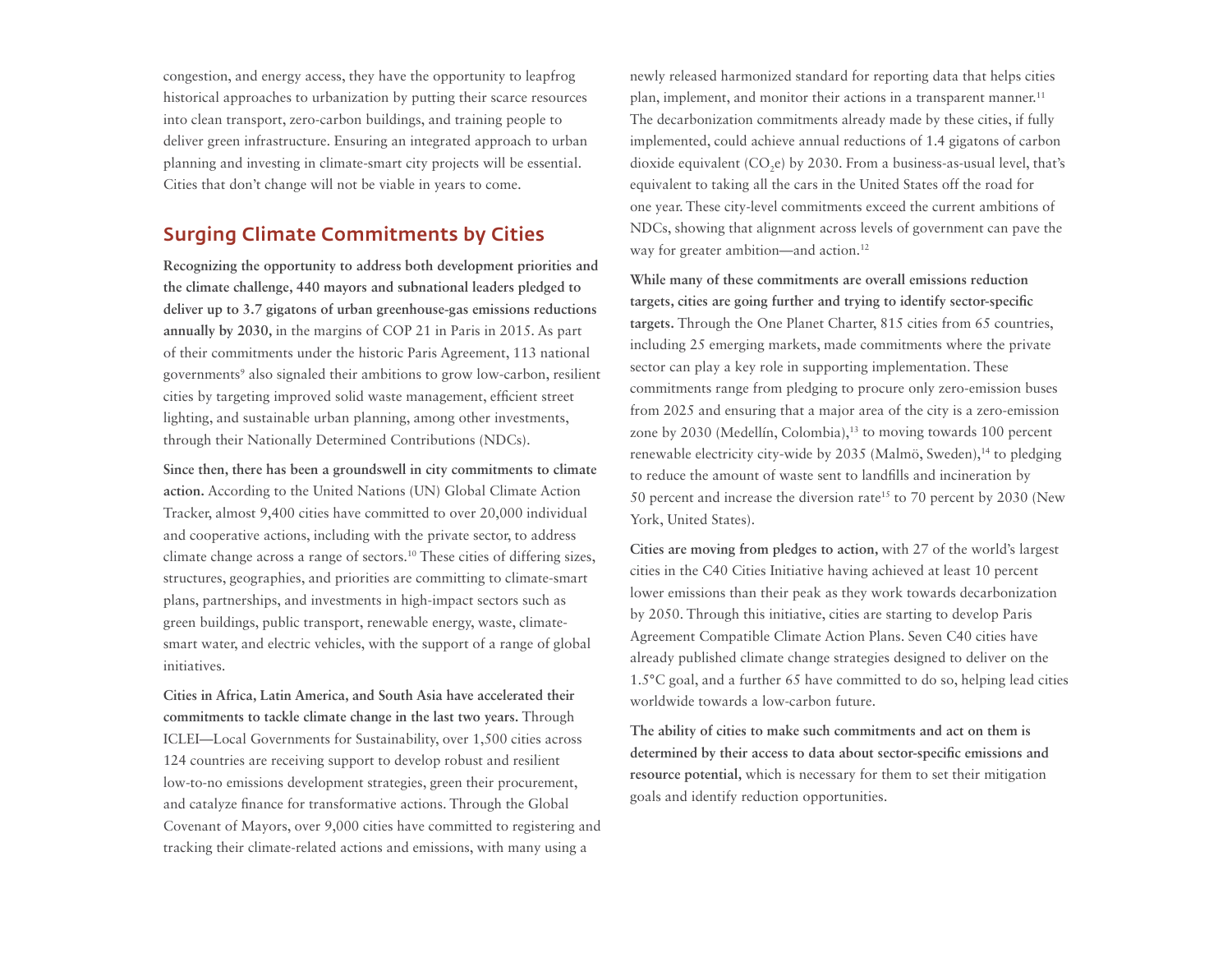## **Data: A Critical Lynchpin to Climate Action**

The Environmental Insights Explorer—a new tool to assist cities with developing a greenhousegas emissions inventory—was announced at the 2018 Global Climate Action Summit in San Francisco. It is the first result of a new long-term partnership between the Global Covenant of Mayors, Bloomberg Philanthropies, and Google through the Innovate4Cities Accelerator. Almost two-thirds of the Global Covenant of Mayors member cities have yet to develop a greenhouse-gas emission inventory. The tool is a new addition to the suite of solutions that will assist with this, and over time will expand its coverage to include thousands of cities globally, allowing local governments to instantly

and freely access the data they need to develop city greenhouse-gas emissions inventories—a process that used to cost a megacity between \$250,000 and \$700,000 and take up to two years to complete.

Through the partnership, Google will work with the Global Covenant of Mayors' network partners and committed cities to develop tools and insights based on its proprietary data, providing cities with high-quality and action-oriented information on areas such as transportation and building emissions, weather forecast models, and rooftop solar potential. The tool will be a web-based application that allows cities to freely explore aggregated data and plan climate action. It currently exists in beta release

(https://insights.sustainability.google/) with data for Buenos Aires (Argentina); Mountain View, California (United States); Pittsburgh, Pennsylvania (United States); Victoria, British Columbia (Canada); and Melbourne, Victoria (Australia). The partnership is working to quickly expand its global coverage, aiming to have high-quality data online for the next 50 cities by the end of 2018 and adding another 2,000 cities in 2019, with a focus on emerging economies. Cities are invited to provide comments and feedback, and nominate their city to be next on the site.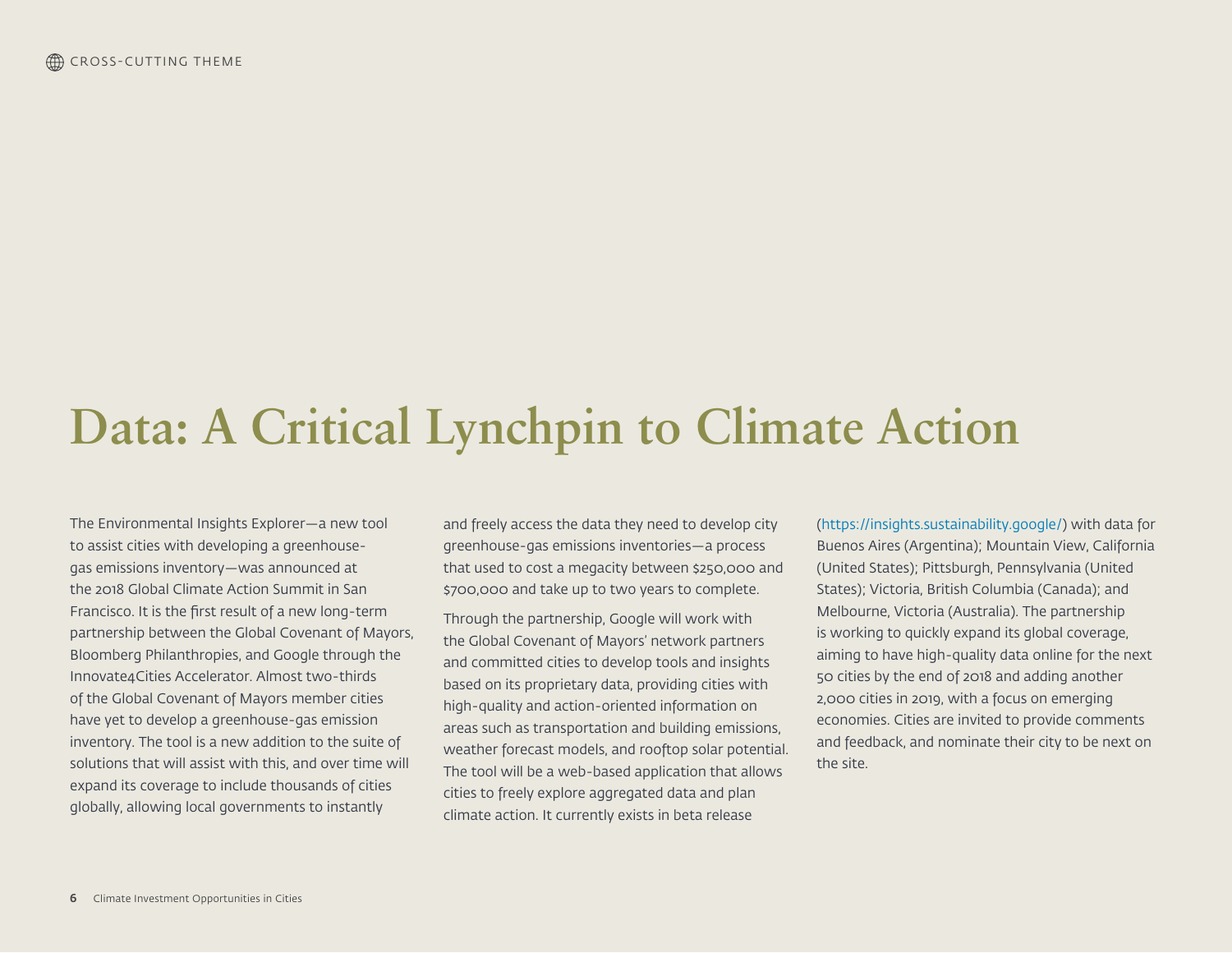*"To overcome the gap cities face between their climate ambition and full-scale implementation, we must mobilize all the resources and knowledge already available to provide cities with the tools, information, and partnerships they need. The Innovate4Cities agenda is a starting point for the Global Covenant of Mayors and all the cities it represents. By working together, we can make significant progress in securing a climate safe world and meeting the goals of the Paris Agreement."*

> — **Tri Rismaharini,** Global Covenant of Mayors Board Member, Mayor of Surabaya, Indonesia

*"Google's innovative new tool is an initial response to this call and will provide cities of all sizes with the data they need at no cost—saving cities valuable time and money and enabling them to redirect those resources toward further actions."* 

— **Don Iveson,** Mayor of Edmonton, Canada

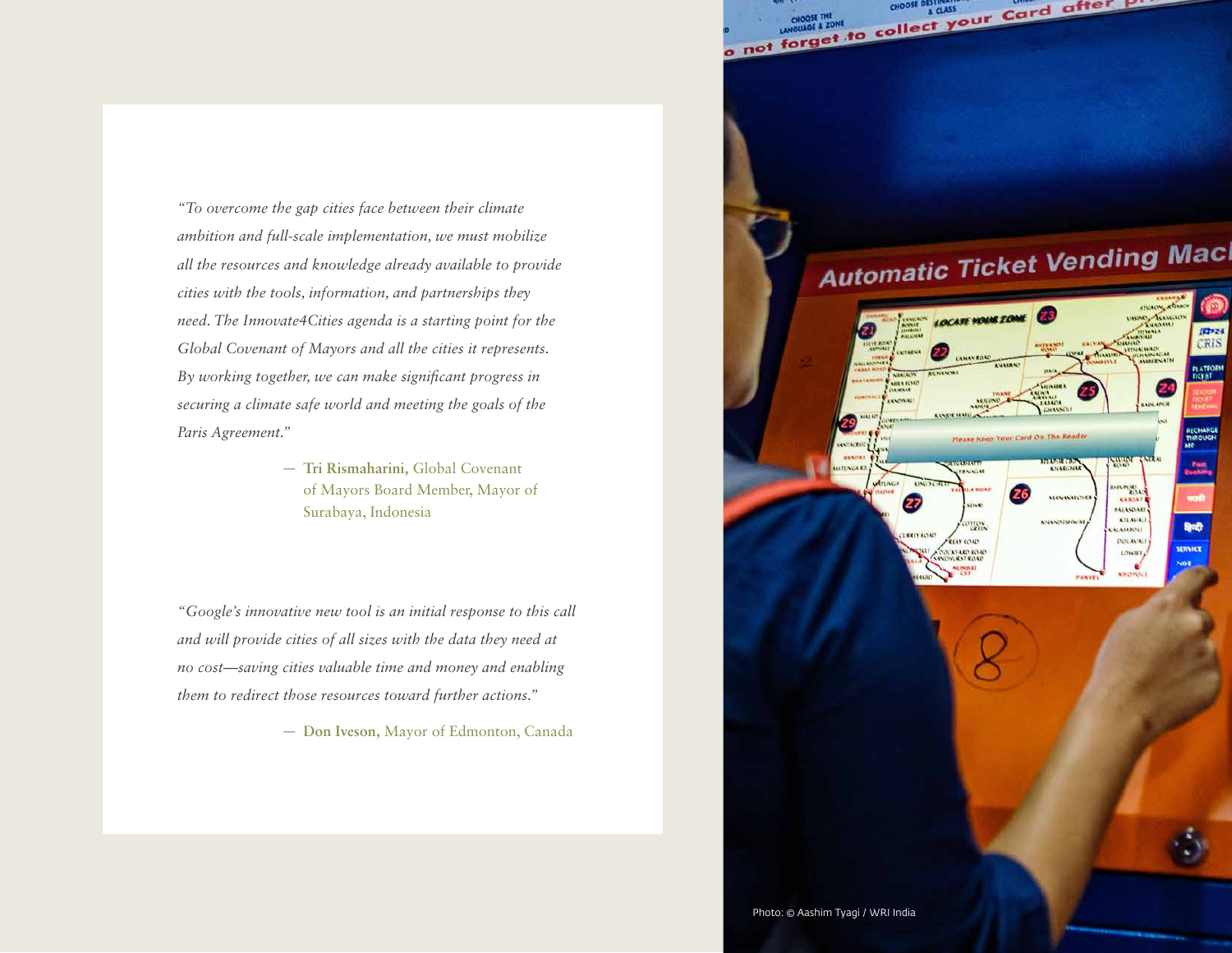

## The Role of the Private Sector in Cities

**Cities have long been responsible for creating and maintaining environments that are conducive to business prosperity.** Municipal governments have traditionally been responsible for policies, planning, design, and financing of urban infrastructure projects and service delivery. Climate change has added a new dimension to this responsibility, which, to be managed effectively, requires cooperation across the public and private sectors, as municipalities face both capacity and funding constraints in fulfilling this role. This coincides with a proliferation of new technologies, from artificial intelligence to big data, which can help cities become more livable, resilient, and better able to respond to challenges. Businesses can play a key role in supporting cities through a combination of innovation, know-how, financing, and new service delivery models in addition to the traditional benefits they bring to cities, such as jobs and tax revenue. Research by Siemens suggests that the economic opportunities arising from upgrading public transport infrastructure alone is about \$800 billion per year.<sup>16</sup>

**Businesses are reliant on public infrastructure and environmental policies to support and guide their operations.** In Thailand, Hitachi and Lite-On Technology identified frequent and intense rainfall as a serious risk to doing business in Bangkok. Both companies reported that they had to shut down their factories for over a month when the city flooded in 2011, which impacted transport systems and their supply chains, and resulted in a combined loss of nearly \$96 million. The city of Bangkok now categorizes climate change risks from flooding as extremely serious, forecasting that the economic damage from flooding could rise four-fold.17

**Delivering climate-smart city infrastructure at the scale required poses a significant investment challenge,** given the high upfront capital investment and operations and maintenance expenses involved. The global financing needed to implement the Sustainable Development Goals (SDGs) is estimated to be between \$5 trillion and \$7 trillion per year, with a \$2.5 trillion annual financing need in developing countries for key infrastructure sectors and related areas.18 By consensus, the Organisation for Economic Co-operation and Development, Boston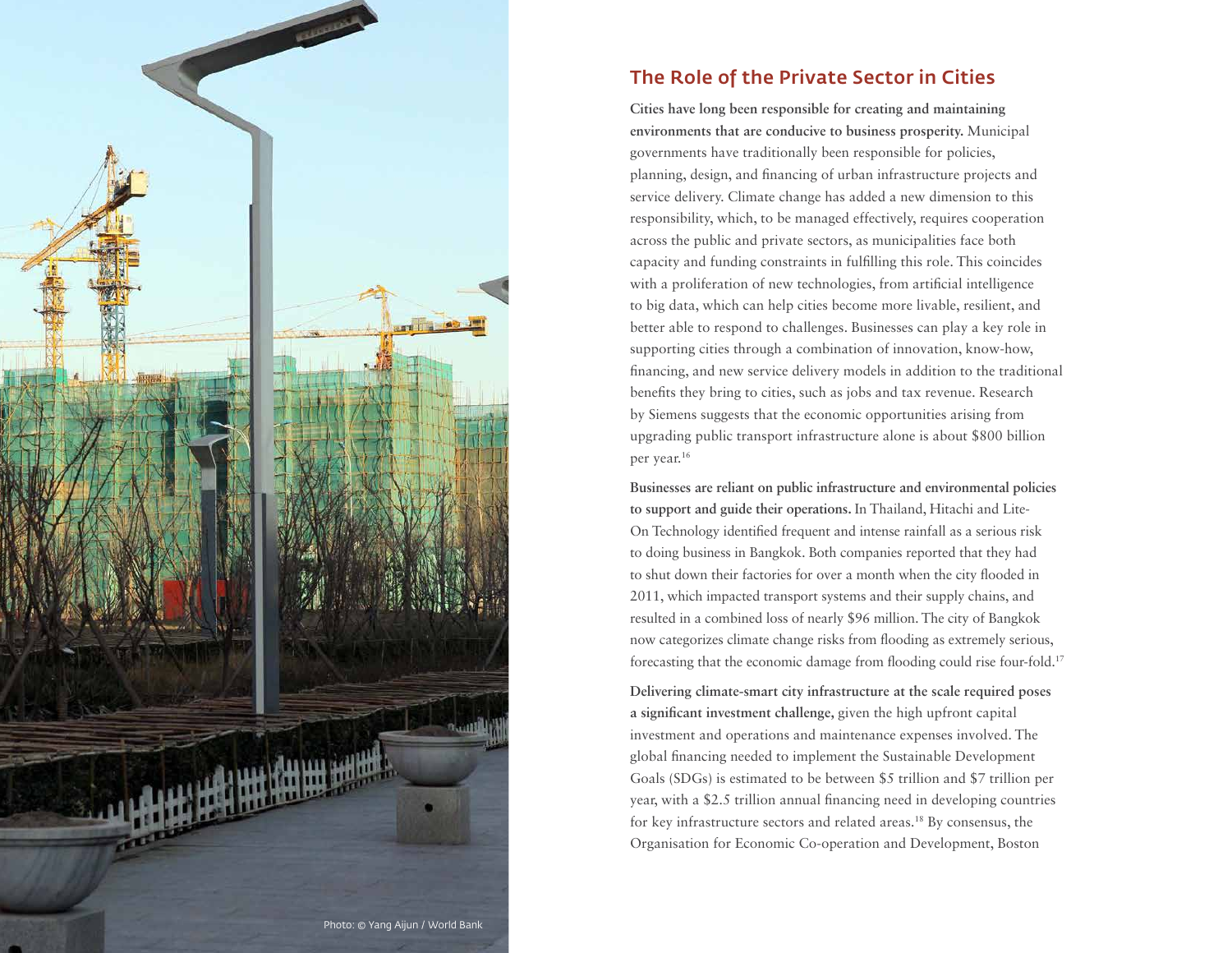Consulting Group, and the World Bank Group estimate the annual global infrastructure investment need to be about \$3.7 trillion—of which only about \$2.7 trillion is currently met.<sup>19</sup> At \$1 trillion per year, this makes the financial deficit larger today than it has ever been.

**Urban infrastructure has received only a fraction of total private infrastructure investment, highlighting the challenge for cities to deliver on the ambition of the Paris Agreement, especially for those with constrained public budgets.** IFC analysis of private sector investment and the availability of capital from new types of investors, including pension funds and insurance companies, indicates untapped potential for the private sector to finance and sponsor urban infrastructure investments. In the last 15 years, less than 20 percent of private investment in infrastructure has been directed to urban infrastructure, and there has been a declining trend in the number of projects with private investment. Given the scale of the financing gap, the constraints on city budgets, and the potential for activating these underused funding sources, city governments have a key role to play in creating enabling conditions to secure the required private sector investment.

**There is, however, growing interest from the private sector to invest in climate-smart cities.** According to the UN, 170 companies have made almost 400 individual commitments specifically tied to supporting the SDG 11 commitment to building sustainable cities, and almost 1,700 companies have committed to almost 3,000 actions addressing climate change.<sup>20</sup> Businesses from around the world, alongside cities and regions, have signed the Net Zero Carbon Buildings Commitment, led by the World Green Building Council. The signatories include businesses throughout the building and construction supply chain, and leaders from some of the world's biggest cities plus two major regions. Collectively, the signatories are ready to eliminate 209 million metric tons of  $CO<sub>2</sub>e$  from their buildings by 2050—equivalent to taking 44.7 million cars off the road.<sup>21</sup>

**City policies are creating the space for companies to innovate and invest.** For example, Beijing in China is attracting investment due to its use of smart technologies in transport. Mobike and Ofo are providing urban mobility solutions through dockless bike services, resulting in 50 million bike journeys a day and fewer cars on the road. In 2017, the



city announced plans to replace its fleet of 70,000 fossil-fuel-powered taxis with electric cars, creating the space for further private investment. India's Smart Cities Mission has provided \$15 billion to develop 100 smart cities and rejuvenate another 500 over the course of five years, with each city receiving about \$15 million per year. To win the funding, cities have to showcase the feasibility and impact of a project and establish a new private company/special purpose vehicle to oversee the implementation.<sup>22</sup>

**The financial sector is also increasingly interested in investing in cities.**  For example, Swiss multinational bank Pictet has launched the first investment fund targeting smart cities, seeded with €652 million. Similarly, HSBC screens its climate solutions database for stocks with a minimum market capitalization of \$500 million from categories in sectors where new technologies, inventions, and ideas are allowing cities to work better. It has identified 37 stocks, of which over 60 percent are from emerging markets, particularly in China. HSBC, ANZ, and the Autonomous Community of Madrid have issued SDG bonds, with proceeds from all three funding SDG 11.23

**With 400 cities having submitted almost 1,150 projects for support**  worth close to \$60 billion,<sup>24</sup> there is scope to build a pipeline of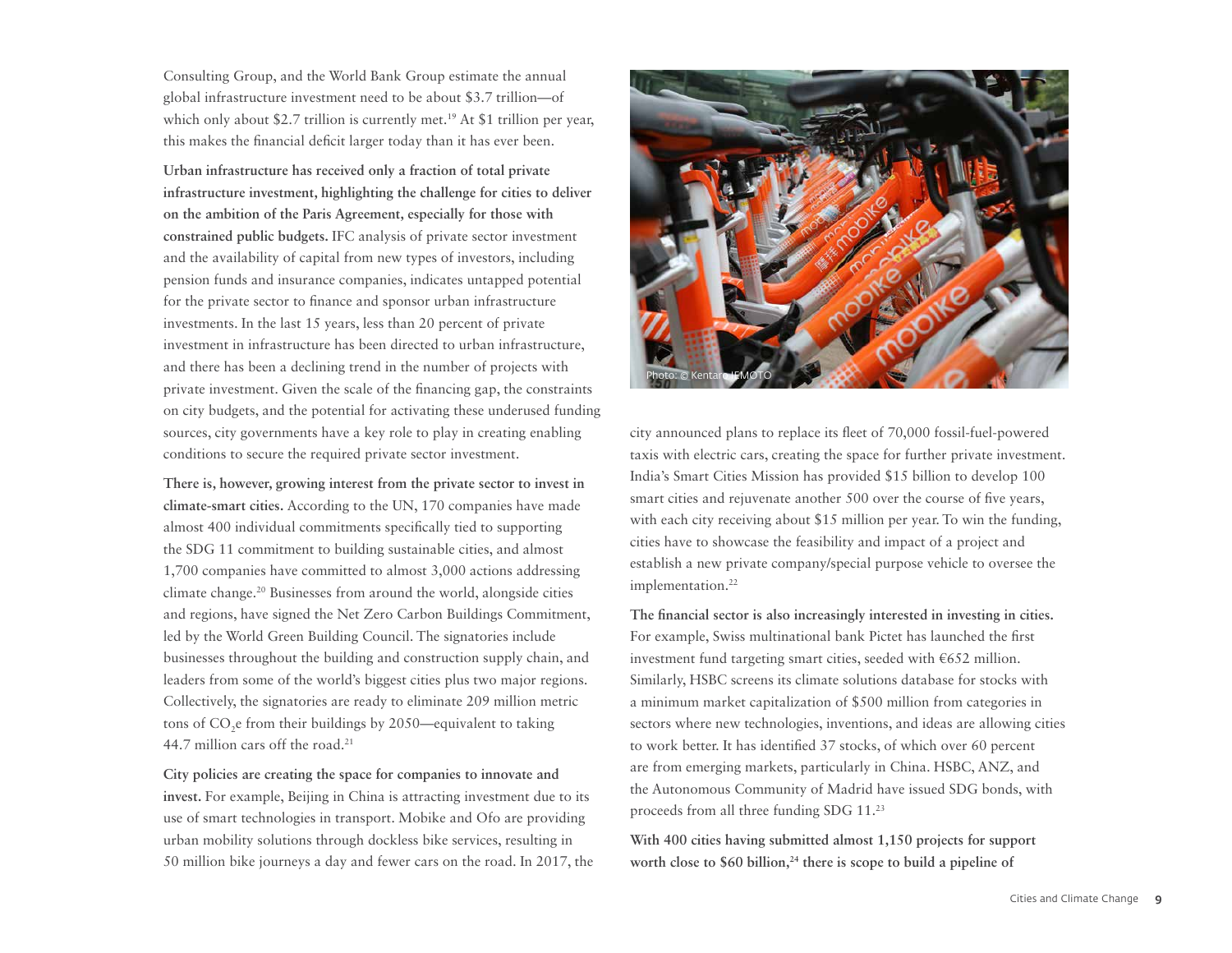**investments that are attractive for bond finance.** Cities need resources to prepare their projects, particularly in the early stages and know-how in terms of access to finance.

**Traditional fiscal instruments such as tax and spend approaches are**  unlikely to meet the financing needs for city-level climate action<sup>25</sup> and **subnational borrowing constraints and lack of creditworthiness often restrict direct access to debt instruments.**26 Central governments and provincial and municipal bodies are unlikely to fund the required infrastructure developments alone given large budgetary deficits and levels of debt. Commercial and institutional investors need attractive returns on investment and are therefore unlikely to commit funds to infrastructure unless there are tangible opportunities that meet their risk-reward criteria.27 Filling the funding gap will require new and additional sources of finance, with country governments setting out adequate fiscal safeguards to service debt and manage public risks and liabilities. See the section on Financing Climate-Smart Investments in Cities for details on the necessary underpinning conditions and innovative instruments being used by municipal governments to attract private capital for infrastructure projects.

**A range of initiatives led by local, international, private, and public actors are already attempting to address these challenges in accessing finance.**  Local authorities and municipalities can encourage collaboration internally because urban infrastructure considerations often overlap across various departments and state and national agencies, requiring coordination at different levels of government to achieve policy alignment. Central governments could support cities in their efforts through adequate regulatory frameworks and incentives, and by encouraging best practice in public sector governance and finance management.28 The private sector, including financial institutions and investors, can share expertise in financing infrastructure and provide direct financing support. Multilateral and national development banks can also share expertise in designing and structuring infrastructure projects across and within sectors to build a pipeline of bankable investments. Institutions and initiatives operating in finance, cities, and sustainability, including civil society and academia, need to continue their efforts to identify gaps, disseminate best practice and lessons learned, and encourage multi-stakeholder dialogue.29

#### \$29.4 Trillion Climate Investment Opportunity in Cities by Region (\$ trillion)



Green buildings **Electric vehicles** Public transport

## Estimating the Climate-Smart Investment Opportunity in Emerging Market Cities

**This report aims to help cities, project developers, and investors better understand the investment opportunities in climate-smart urban infrastructure in developing countries.** As future urban population and emissions growth will be concentrated in emerging markets, the report attempts to assess the climate investment opportunity in cities in these markets, informed by real city pledges, targets, and investment plans contained in city action plans or NDCs for each of the sectors analyzed. The analysis is related to the opportunities associated with cities' current stated ambitions and does not make any judgment as to their alignment with the 1.5°C or 2°C emissions pathway identified by the Intergovernmental Panel on Climate Change. The focus is on cities in the countries that IFC operates in and is not intended to provide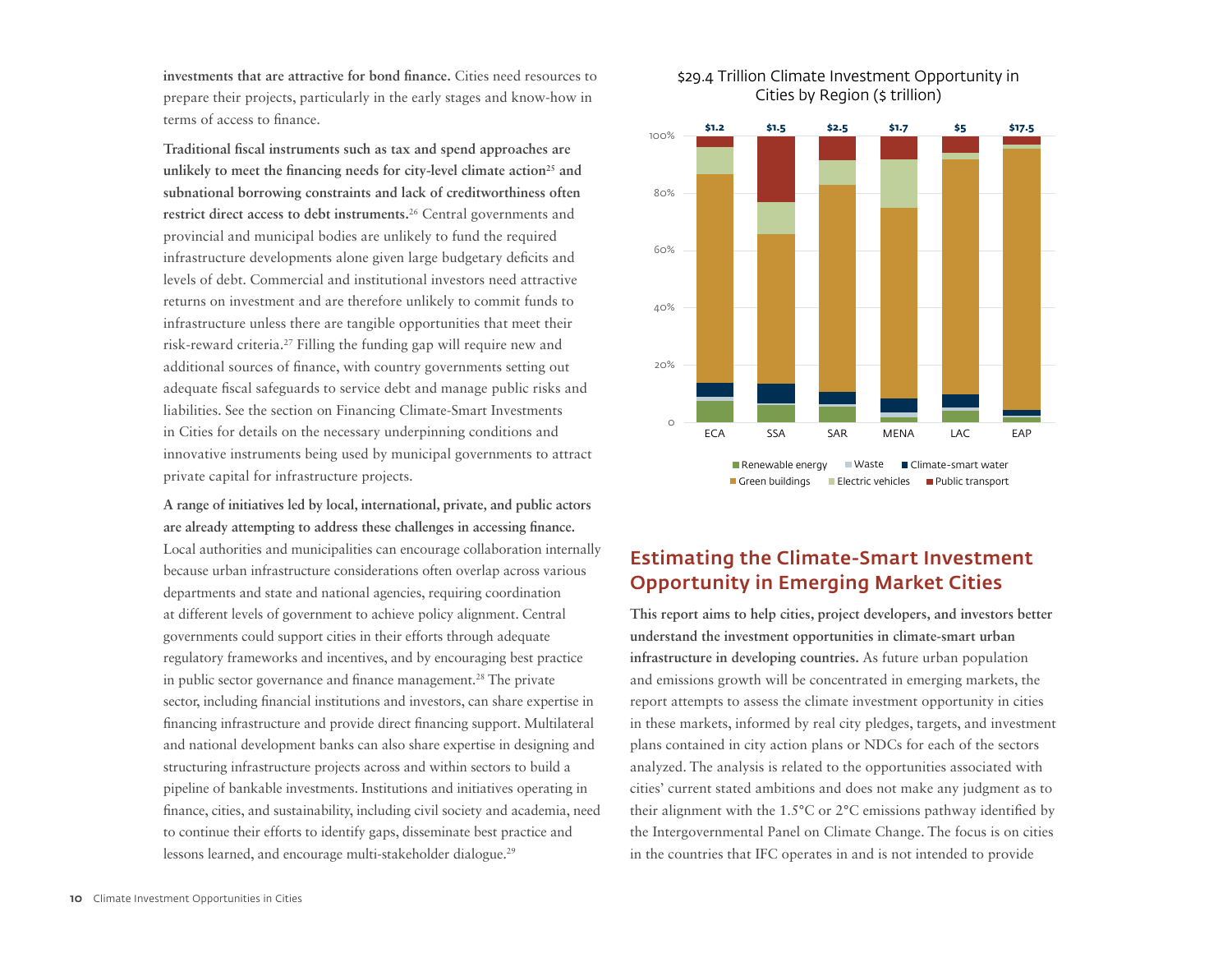

a total estimate of the urban infrastructure gap globally. Rather, the report indicates the relative scale of the different climate investment opportunities across sectors and regions, namely East Asia and the Pacific, South Asia, Europe and Central Asia, Middle East and North Africa, Sub-Saharan Africa, and Latin America and the Caribbean.

### Methodology

**The analysis is based on a database of prioritized urban interventions and cost estimates for their implementation across six high-impact sectors: green buildings, public transport, electric vehicles, waste, climate-smart water, and renewable energy.** A sector-specific methodology was used for the calculations depending on the level of available information, the details of which are available in Annex 1. This entailed measuring current and targeted sectoral estimates of usage and uptake of technologies and infrastructure required for each sector, and applying regionally disaggregated costs. To arrive at a cumulative

sectoral investment estimate up to 2030, these estimates were then scaled then scaled by projected urban populations by region in 2030.

**Research into emissions reduction targets and commitments indicated a range of ambition across cities and regions.** Benchmark cities with available targets and pledges have been used to represent cities of different sizes in each region and results have been aggregated into a global figure, ensuring that there is no double counting. The analysis only covers a limited number of sectors relevant to climate action, which do not include general road infrastructure, civil and defensive infrastructure, or major capital projects.

**Regional results have been scaled using the projected total urban population in each region in 2030.** Climate action plans or commitment data points were consulted across 21 cities of different sizes in the six regions, ranging in population from 500,000 to megacities with more than 5 million inhabitants, to inform the benchmarks for further scaling and aggregation. These climate-related ambitions were seen to be mostly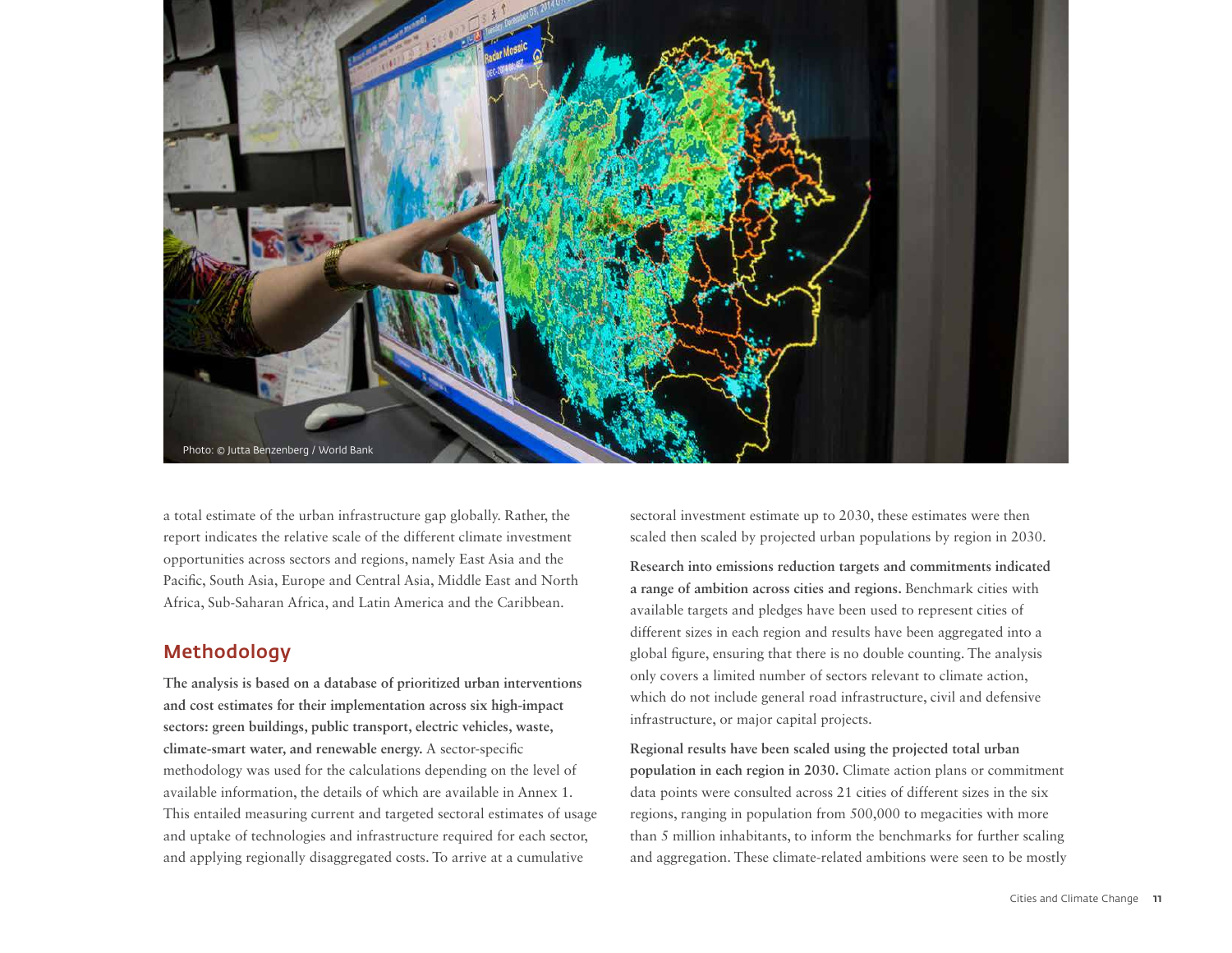TABLE 1: Total investment opportunities by 2030 in cities by region, based on urban population projections and emission reduction targets

| <b>Region</b>                                 | Total urban<br>population in<br><b>IFC region</b> | <b>Total national</b><br>population in<br>region | <b>Urban</b><br>population<br>share | <b>Average GHG</b><br>reduction tar-<br>gets reported<br>in city plans | Average re-<br>duction target<br>reported in<br>country NDCs | <b>Total scale of</b><br>investment to<br>2030 (USD) | Regional<br>proportion |
|-----------------------------------------------|---------------------------------------------------|--------------------------------------------------|-------------------------------------|------------------------------------------------------------------------|--------------------------------------------------------------|------------------------------------------------------|------------------------|
| <b>East Asia Pacific</b>                      | 1,440 M                                           | 2,207 M                                          | 65%                                 | 35%                                                                    | 35%                                                          | 17,550 B                                             | 60%                    |
| South Asia                                    | 819 M                                             | 2,046 M                                          | 40%                                 | 51%                                                                    | 21%                                                          | 2,462 B                                              | 8%                     |
| <b>Europe and</b><br><b>Central Asia</b>      | 180 M                                             | 268 M                                            | 67%                                 | 32%                                                                    | 23%                                                          | 1,212 B                                              | 4%                     |
| <b>Middle East and</b><br><b>North Africa</b> | 355 M                                             | 522 M                                            | 68%                                 | 24%                                                                    | 21%                                                          | 1,689B                                               | 6%                     |
| Sub-Saharan<br><b>Africa</b>                  | 682 M                                             | 1,465 M                                          | 47%                                 | 31%                                                                    | 27%                                                          | 1,475 B                                              | 5%                     |
| <b>Latin America</b><br>and Caribbean         | 596 M                                             | 713 M                                            | 84%                                 | 27%                                                                    | 18%                                                          | 5,046B                                               | 17%                    |
| <b>Total</b>                                  | 4,072 M                                           | 7,221 M                                          | 56%                                 | ٠                                                                      | $\overline{\phantom{a}}$                                     | 29,434 B                                             | 100%                   |

Note: These and all subsequent numbers across the report follow rounding conventions to the nearest billion, which might lead to differences in summing to the total.

in line with the countries' NDC targets. The investment opportunity estimates identified assume that these targets and commitments will be achieved in full.

**IFC estimates a cumulative climate investment opportunity of \$29.4 trillion by 2030 across six urban sectors in emerging market cities.** Over half of this investment will be required in East Asia Pacific cities. The analysis assumes a total population of 7.5 billion in 2030, of which 4.1 billion are expected to be living in urban areas based on UN projections. The average overall rate of urbanization is assumed to be 56 percent, ranging from 40 percent in South Asia to over 80 percent in Latin America. More than half of the 4.1 billion people are expected

to live in Asia, across South Asia and the East Asia Pacific regions, consistent with the scale of the investment opportunity in these regions.

**The results indicate that, with much of urban population growth occurring in Sub-Saharan Africa, South Asia, and East Asia Pacific, there is an opportunity for a low-carbon transition in cities that are not yet well established.** Megacities in South Asia and East Asia Pacific also have significant potential for investments that yield emission reductions.

**The global, regional, and sectoral investment estimates for cities represent the total market opportunity for fully implementing all stated climaterelated commitments in all locations.** While there is leadership and commitment behind cities' climate policies, targets, and goals, fully achieving all these objectives by 2030 may be unlikely. Some of the targets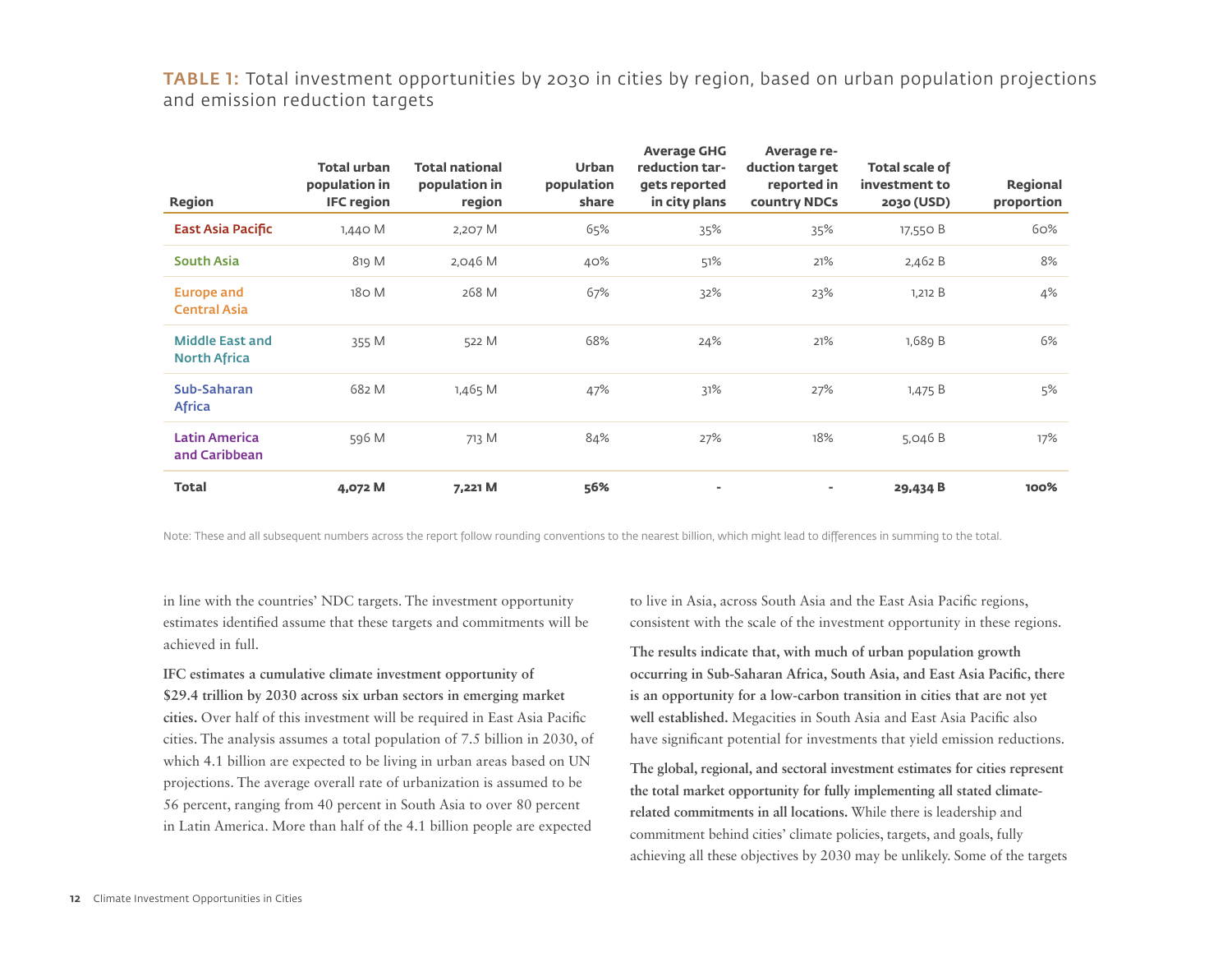

TABLE 2: Shades of green: Investment potential in cities by region and sector to 2030

are likely to be aspirational and lack real political will for implementation. In some cities or regions there may be an upward or downward bias in the project cost estimates due to the lack of city-specific data or the absence of comparable projects in the country. These estimates do not make any judgment on the proportion of the investment opportunity that will be delivered by the public and private sector.

## Summary of Key Findings

**The lion's share of the investment opportunity is in green buildings (\$24.7 trillion),** as shown in the chart above. This includes both new constructions and retrofits as cities race to accommodate their growing populations. Improvements in low-carbon mobility solutions, driven

by public transport infrastructure and the expected surge in electric vehicles, also hold significant investment opportunities (\$1 trillion and \$1.6 trillion respectively).

**The availability and management of water resources is a primary concern for cities** to meet the needs of their communities and ensure that they continue to attract private investment from businesses that rely on the resource for their operations, reflecting the \$1 trillion opportunity in climate-smart water. The regional variations in the size of the investment opportunity by sector reflect both the range in the targets set by cities and the differing cost coefficients for technologies and implementation by region. The policies and opportunities across